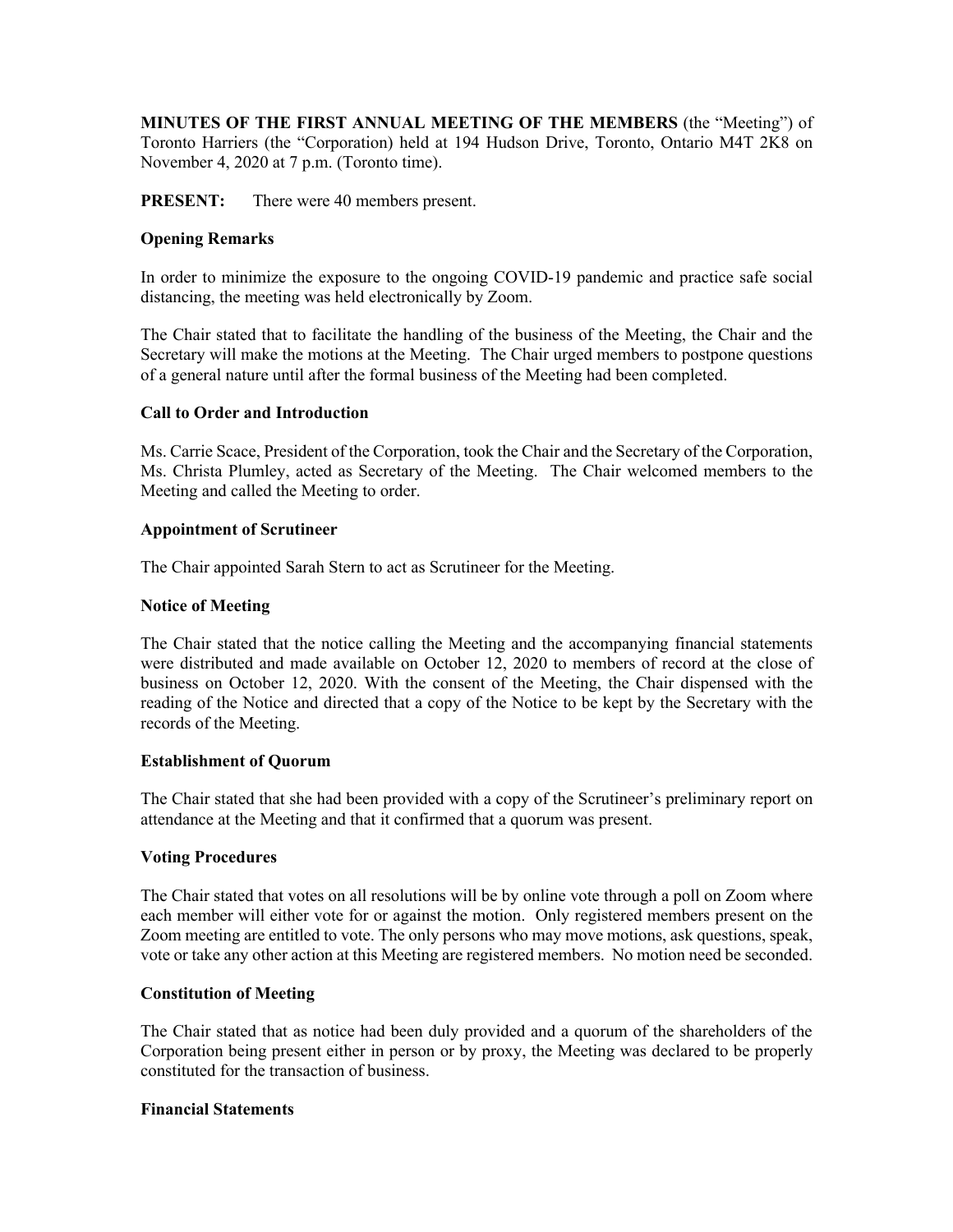The Chair indicated that the first item of business was to receive and consider the financial statements of the Corporation for the year ended December 31, 2019. With the consent of the meeting, the Chair proposed that the reading of such financial statements be dispensed with.

The Chair stated that copies of the financial statements were made available to members on the Corporation's website in advance of the Meeting. The Chair stated that she would be pleased to answer any questions concerning the financial statements after the Meeting.

## **Appointment of Auditors**

The Chair stated that the next item of business was the appointment of accountants for the current year. The Chair asked for a motion.

Upon a motion duly made and carried, it was

#### **RESOLVED THAT**:

Applebaum, Commisso LLP, be hereby appointed as accountants of the Corporation to hold office until the close of the next annual meeting or until a successor is appointed, and that the directors are hereby authorized to fix their remuneration.

#### **Waiver of Audit Requirement**

The next item of business is to waive the preparation of audited financial statements for the financial year ending December 31, 2020. The Chair asked for a motion.

Upon a motion duly made and carried, it was

## **RESOLVED THAT:**

The preparation of audited financial statements for the year ended December 31, 2020 is not required.

#### **Fixing Number of Directors**

The next item of business is to fix the number of directors to be elected at this Meeting. The Chair proposed that the number of directors be maintained at eight. The Chair asked for a motion in this regard.

Upon a motion duly made and carried, it was

## **RESOLVED THAT**

The number of directors to be elected at this Meeting be fixed at eight (8).

## **Election of Directors**

The Chair stated that it was in order to proceed with the election of directors and declared the Meeting open for nominations for the election of directors. The following persons were nominated as directors of the Corporation for the ensuing year or until their successors are duly elected or appointed: